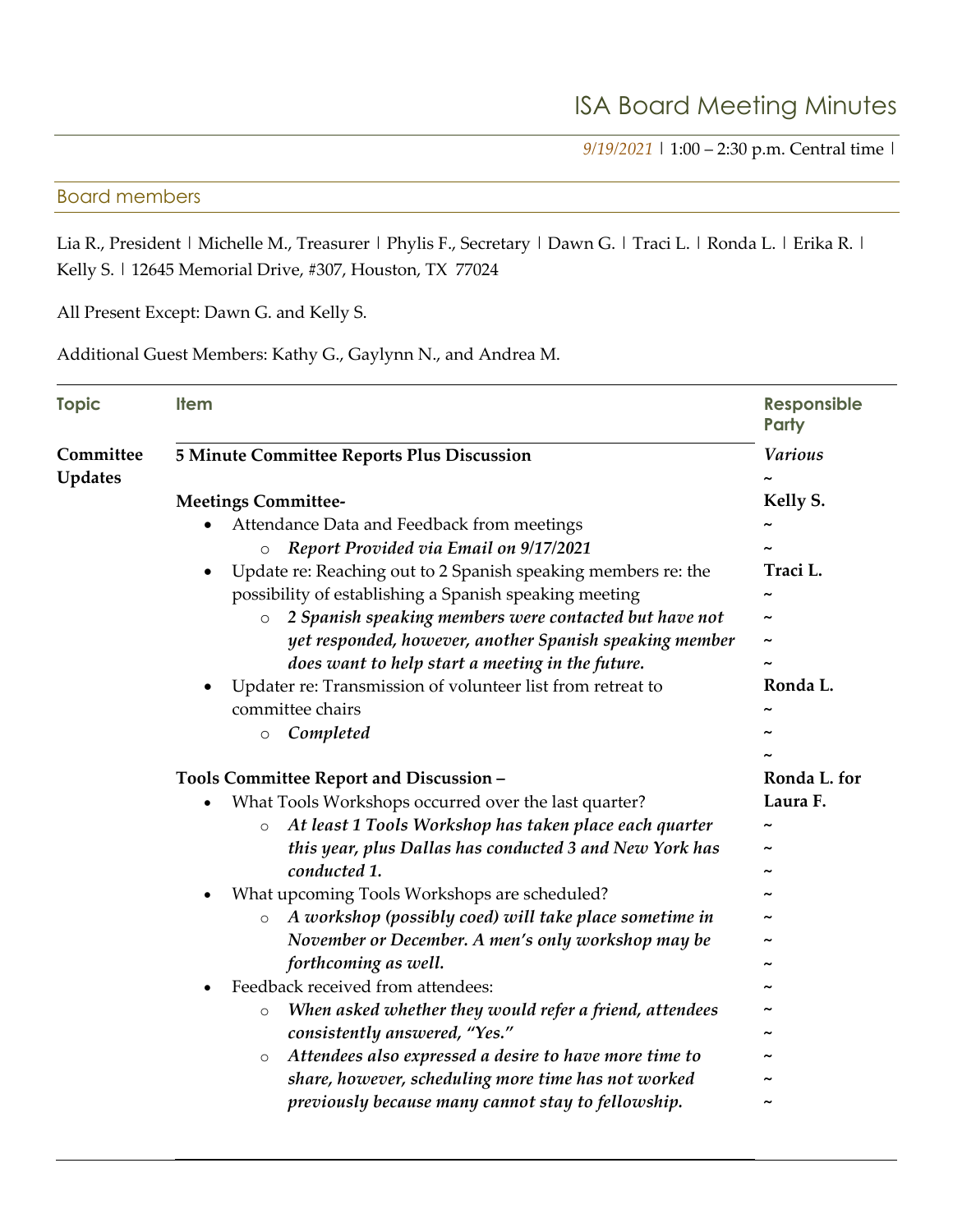| <b>Topic</b> | <b>Item</b>                                                                                                       | <b>Responsible</b><br>Party |
|--------------|-------------------------------------------------------------------------------------------------------------------|-----------------------------|
|              | Literature Committee Report and Discussion-                                                                       | Kathy G.                    |
|              | This committee may handle tokens, produce material, develop<br>$\bullet$                                          |                             |
|              | approval process, mail literature, etc.?                                                                          |                             |
|              | Kathy G. will ask for a volunteer from the committee to<br>$\circ$                                                |                             |
|              | obtain tokens from Gaylynn N. and Laura F. and will                                                               |                             |
|              | possibly charge fees for the tokens from each meeting.                                                            |                             |
|              | Next steps to be determined once an Intergroup is formed and can                                                  |                             |
|              | coordinate with committee.                                                                                        | ~                           |
|              | Kathy G. will solicit volunteers for the Literature<br>$\circ$                                                    |                             |
|              | Committee and start meeting again. The approval process                                                           |                             |
|              | for literature will be determined by the Literature                                                               |                             |
|              | Committee in conjunction with the Intergroup. Finishing                                                           |                             |
|              | the Steps with questions plus a separate workbook will be                                                         | $\tilde{\phantom{a}}$       |
|              | discussed.                                                                                                        |                             |
|              |                                                                                                                   |                             |
|              | <b>Website Committee Report and Discussion-</b>                                                                   | Gaylynn N.                  |
|              | Website review and proposal for changes, updates, and/or the<br>٠                                                 |                             |
|              | designation of users/editors by section                                                                           |                             |
|              | Gaylynn N. has been asking colleagues about the website<br>$\circ$                                                |                             |
|              | and both WIX and Square have been suggested as possible                                                           |                             |
|              | new platforms. The process to switch and create a new                                                             |                             |
|              | website would take 6 months to a year. In the meantime,                                                           |                             |
|              | Kelly S. will do updates, and the opportunity to serve as                                                         |                             |
|              | Webmaster will be posted on the website.                                                                          | ~                           |
|              | Update re: Collection of contact information from committee chairs                                                | $\tilde{\phantom{a}}$       |
|              | so that volunteer opportunities can be added to the website<br>Gaylynn N. will post Committee Chair emails on the |                             |
|              | $\circ$<br>website for potential volunteers to contact.                                                           | ∼                           |
|              | Future Agenda Item for New Board: Establish a timeline to hire                                                    |                             |
|              | someone of no one volunteers to serve as Webmaster.                                                               |                             |
|              |                                                                                                                   |                             |
|              | <b>Finance Committee Report and Discussion-</b>                                                                   | Michelle M.                 |
|              | Update re: Status of adding Michelle M. and Traci L. as signers for                                               |                             |
|              | the Wells Fargo account                                                                                           |                             |
|              | This process has been deferred pending reinstatement of tax-<br>$\circ$                                           |                             |
|              | exempt status.                                                                                                    | ~                           |
|              | Update re: Upgrade of QuickBooks plan and the addition of Traci                                                   |                             |
|              | L. and Phylis F. as additional users                                                                              |                             |
|              | Due to issues surrounding the transition of the QuickBooks<br>$\circ$                                             |                             |
|              | file, Michelle has set up an ISA file on her desktop Quicken                                                      |                             |
|              | with a starting date of 1/1/2021. Gaylynn N. will deactivate                                                      |                             |
|              | the QuickBooks subscription.                                                                                      |                             |
|              | Current finance status                                                                                            |                             |
|              | Current bank balance is \$14,939.19.<br>O                                                                         |                             |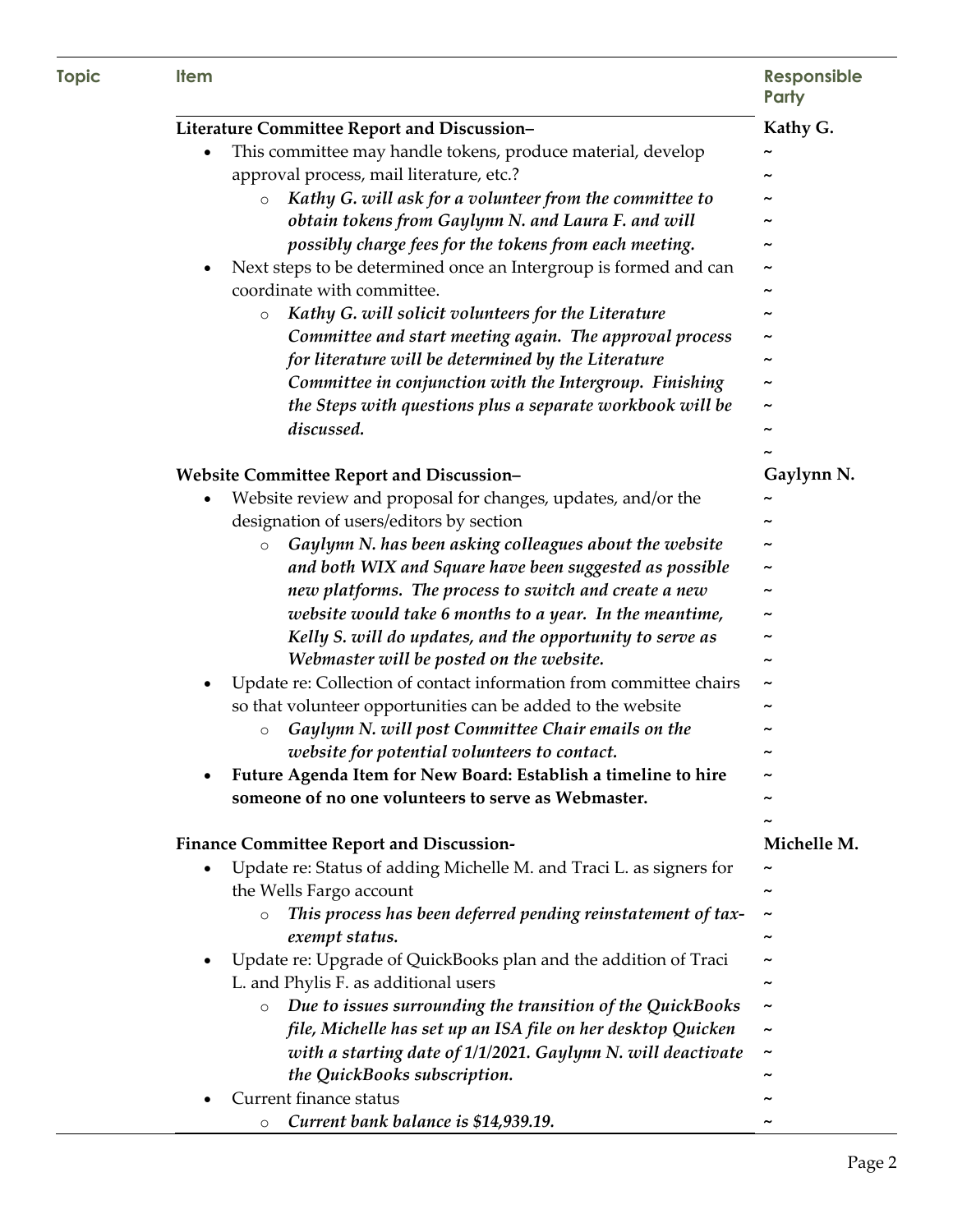| <b>Topic</b> | <b>Item</b>                                                                                                                    | <b>Responsible</b><br>Party |
|--------------|--------------------------------------------------------------------------------------------------------------------------------|-----------------------------|
|              | Future Agenda Item for New Board: Discussion re: the need for<br>meetings to be financially independent plus contribute to ISA | $\tilde{\phantom{a}}$       |
|              | overall.                                                                                                                       |                             |
|              |                                                                                                                                |                             |
|              | <b>Retreat Committee Report and Discussion-</b>                                                                                | Andrea M.                   |
|              | Update re: Transmission of volunteers for 2022 retreat to Andrea<br>$\bullet$                                                  | $\tilde{\phantom{a}}$       |
|              | and her calling a meeting to select chair(s) and/or Planning Kick-off                                                          | $\tilde{\phantom{a}}$       |
|              | meeting                                                                                                                        | $\tilde{\phantom{a}}$       |
|              | Items to Consider at Planning Kick-off for 2022-                                                                               |                             |
|              | First consideration is selecting a leader. Additional items to<br>٠                                                            |                             |
|              | consider at the kick-off meeting include whether to: open numbers                                                              |                             |
|              | back up, allow day visitors, and/or provide a virtual option.                                                                  |                             |
|              | Andrea has received the volunteer list from the retreat and<br>$\circ$                                                         | $\tilde{\phantom{a}}$       |
|              | will be setting up a Kick-off meeting soon to select a                                                                         |                             |
|              | chairperson for the 2022 retreat.                                                                                              |                             |
|              | Additional feedback, recommendations, and discussion items<br>٠                                                                |                             |
|              | include:                                                                                                                       |                             |
|              | A request for clarification regarding the<br>٠                                                                                 |                             |
|              | responsibilities of the Retreat Chair, as well as a                                                                            | $\tilde{\phantom{a}}$       |
|              | structured timeline, to ensure there is no overlap of                                                                          | $\tilde{\phantom{a}}$       |
|              | duties with the board. This document has already been                                                                          | $\tilde{\phantom{a}}$       |
|              | developed and is available from Gaylynn N.                                                                                     |                             |
|              | A request for more direction from the board<br>٠                                                                               | $\tilde{\phantom{a}}$       |
|              | regarding finances, (refunds, speaker fees, etc.),                                                                             | $\tilde{\phantom{a}}$       |
|              | followed by a discussion regarding the committee                                                                               | $\tilde{\phantom{a}}$       |
|              | having a budget along with the responsibility to                                                                               | ~                           |
|              | make decisions and run the retreat, and the                                                                                    | $\tilde{\phantom{a}}$       |
|              | question of how comfortable a chairperson might                                                                                | $\tilde{\phantom{a}}$       |
|              | be handling some of the major items, i.e., financial                                                                           | $\tilde{\phantom{a}}$       |
|              | decisions, speaker details, etc.                                                                                               |                             |
|              | A recommendation to establish 2-person<br>٠                                                                                    |                             |
|              | subcommittees to handle various tasks for the                                                                                  |                             |
|              | planning and implementation of the retreat in                                                                                  |                             |
|              | hopes it will promote interest in helping serve on                                                                             |                             |
|              | the retreat committee.                                                                                                         |                             |
|              | A recommendation to sell literature items at the<br>٠                                                                          |                             |
|              | retreat instead of including purchases as part of the                                                                          | $\tilde{\phantom{a}}$       |
|              | registration process.                                                                                                          |                             |
|              | The inclusion of volunteers that are not local to<br>٠                                                                         |                             |
|              | handle certain aspects of the planning.                                                                                        |                             |
|              | A recommendation to include a dance party as an<br>٠                                                                           |                             |
|              | activity at the retreat.                                                                                                       |                             |
|              |                                                                                                                                |                             |
|              |                                                                                                                                |                             |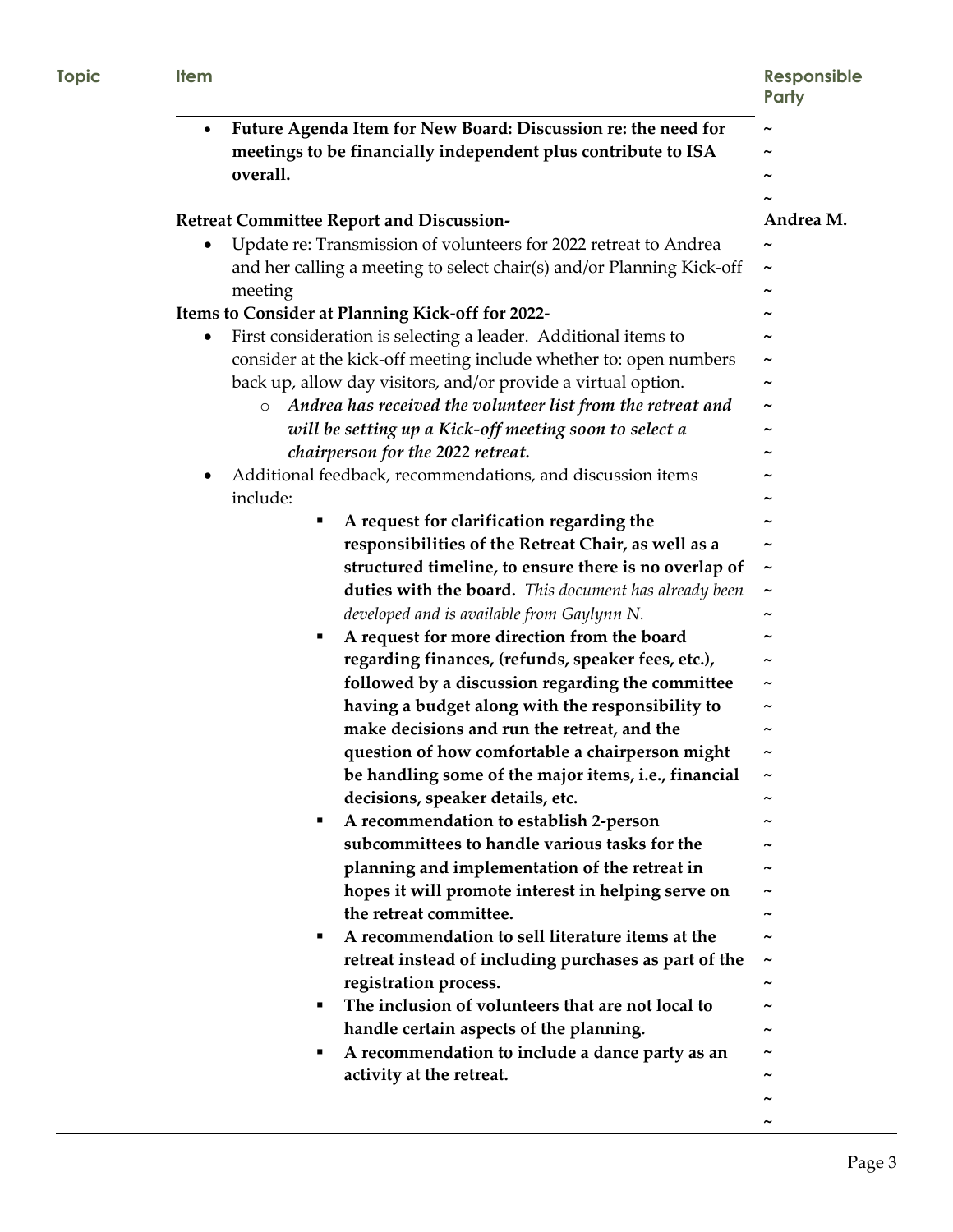| <b>Topic</b> | <b>Item</b>                                                                                                                                                                                                                                                                                                                                                                                                                                                                                  | <b>Responsible</b><br><b>Party</b> |
|--------------|----------------------------------------------------------------------------------------------------------------------------------------------------------------------------------------------------------------------------------------------------------------------------------------------------------------------------------------------------------------------------------------------------------------------------------------------------------------------------------------------|------------------------------------|
|              | Action Items for the board:<br>The board will meet in October to discuss the 2022 retreat<br>$\circ$<br>with a goal of deciding the number of rooms/financial<br>commitment.<br>Write up an announcement for all meeting chairs to share<br>$\circ$<br>regarding the need additional volunteers to serve on the<br>committee and to solicit ideas for a speaker for the retreat.<br>A Doodle poll will be created to select the date for the<br>O<br>October board meeting.                  | Michelle M.<br>Michelle M.         |
| Intergroup   | Discussion re: Formation of an ISA Intergroup Announcement:<br>Proposed verbiage for Intergroup announcement:                                                                                                                                                                                                                                                                                                                                                                                | Erika R.                           |
|              | ISA is forming an Intergroup.                                                                                                                                                                                                                                                                                                                                                                                                                                                                |                                    |
|              | Since ISA's inception of 2011, the ISA Service Board (ISB) has been<br>making decisions regarding most matters in ISA. As ISA has grown to<br>serve over 150 weekly attendees, it has become apparent that we need a<br>structure that supports input from all member groups.                                                                                                                                                                                                                |                                    |
|              | What is an Intergroup?                                                                                                                                                                                                                                                                                                                                                                                                                                                                       |                                    |
|              | The Intergroup consists of one Intergroup Representative (IR) from each<br>ISA group who will attend regularly held Intergroup meetings. Each group $\sim$<br>has one vote through their representative. IR's meet to disseminate<br>information, coordinate events, and act as the liaison between the local<br>groups and the ISB. The ISB will still handle financials, contracts,<br>insurance, and other related matters required in running a $501(c)(3)$ non-<br>profit organization. |                                    |
|              | What to do next-                                                                                                                                                                                                                                                                                                                                                                                                                                                                             |                                    |
|              | Each ISA group is responsible for selecting its own Intergroup<br>Representative. Once your group has chosen its representative, please<br>email the person's first name with the first initial of their last name to<br>Dawn G. or Erika R., no later than 1 month from the date<br>announced.                                                                                                                                                                                              |                                    |
|              | Once established the Intergroup will determine the term commitments for<br>representatives as well as meeting frequency and duration.<br><b>Action Item:</b><br>Forward the announcement to meeting chairs by mid-week.<br>$\circ$                                                                                                                                                                                                                                                           | Erika R.                           |